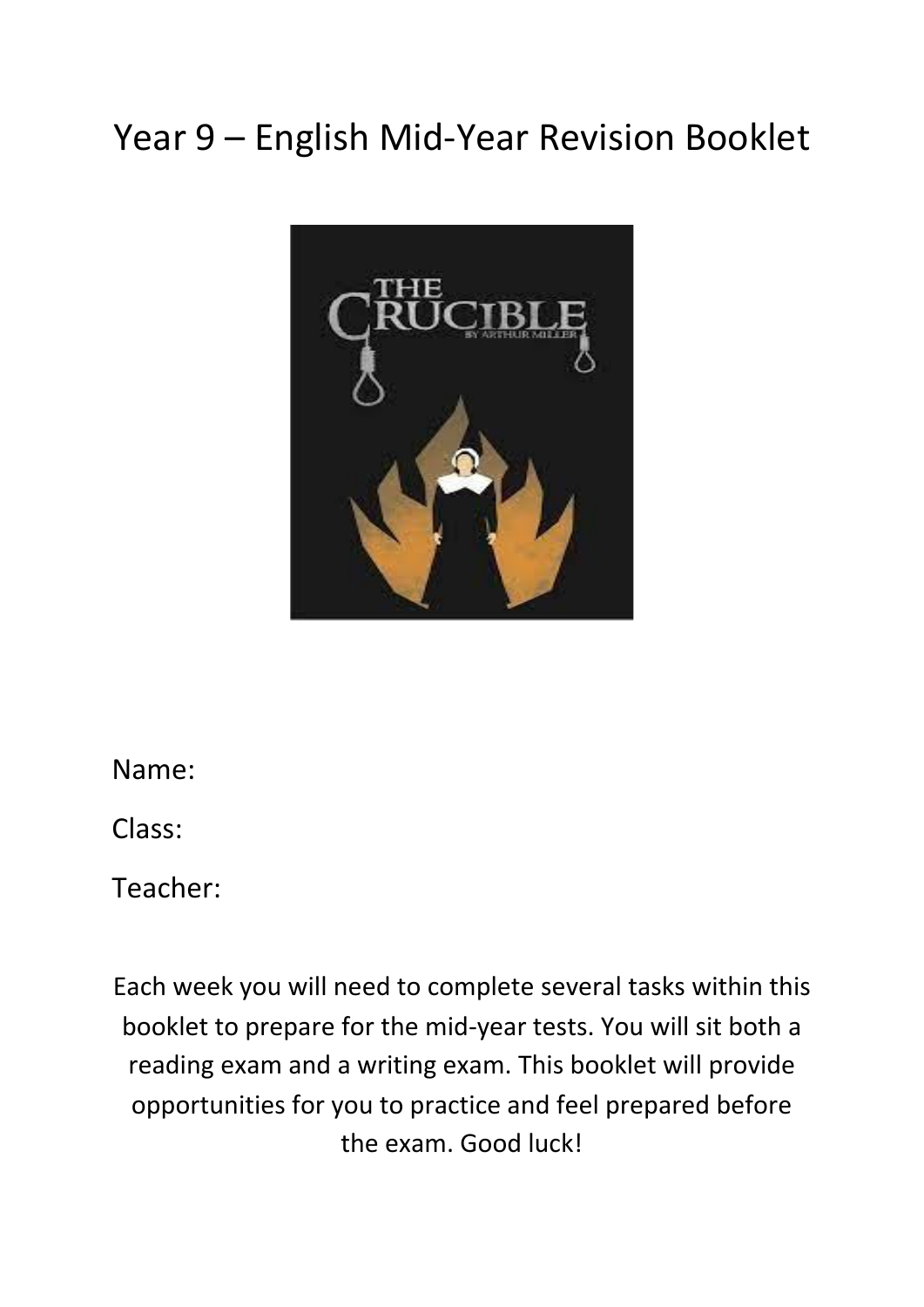# **Section A: Reading test revision**

#### **Reading test – what is it?**

The reading test will be based on an extract from the text you studied during term 2, *The Crucible*. This time you will not be provided with an extract from the text, and you will be expected to have memorised quotations to support your answer. You will be asked to answer a question about a character or theme. It is marked out of 18 and you have 30 minutes to complete this question.

#### **Writing test** – **what is it?**

The writing test is an opportunity for you to show off your writing skills! Unlike the writing task in years 7 and 8, this time you will be given a non-fiction writing task. This will either be a letter, speech or an article.

#### **Task 1: Know the test**

- 1) What does the word 'theme' mean?
- 2) What is characterisation?
- 3) What forms part of characterisation?
- 4) How many questions are there in the exam?
- 5) How many marks is each question worth?
- 6) How long should you spend on the writing test?
- 7) How many options are there for the writing test?
- 8) How long will you spend completing the whole test?
- 9) What does 'descriptive' mean?
- 10) What does 'narrative' mean?

#### **Task 2: Retrieval practice**

During the first few lessons on *The Crucible*, you were introduced to lots of new terms that supported your understanding of the text. How much can you remember now? You may need to use your knowledge organisers or the internet to find the answers.



- 1) Who was Arthur Miller?
- 2) What is **McCarthyism**?
- 3) What is **Puritanism**?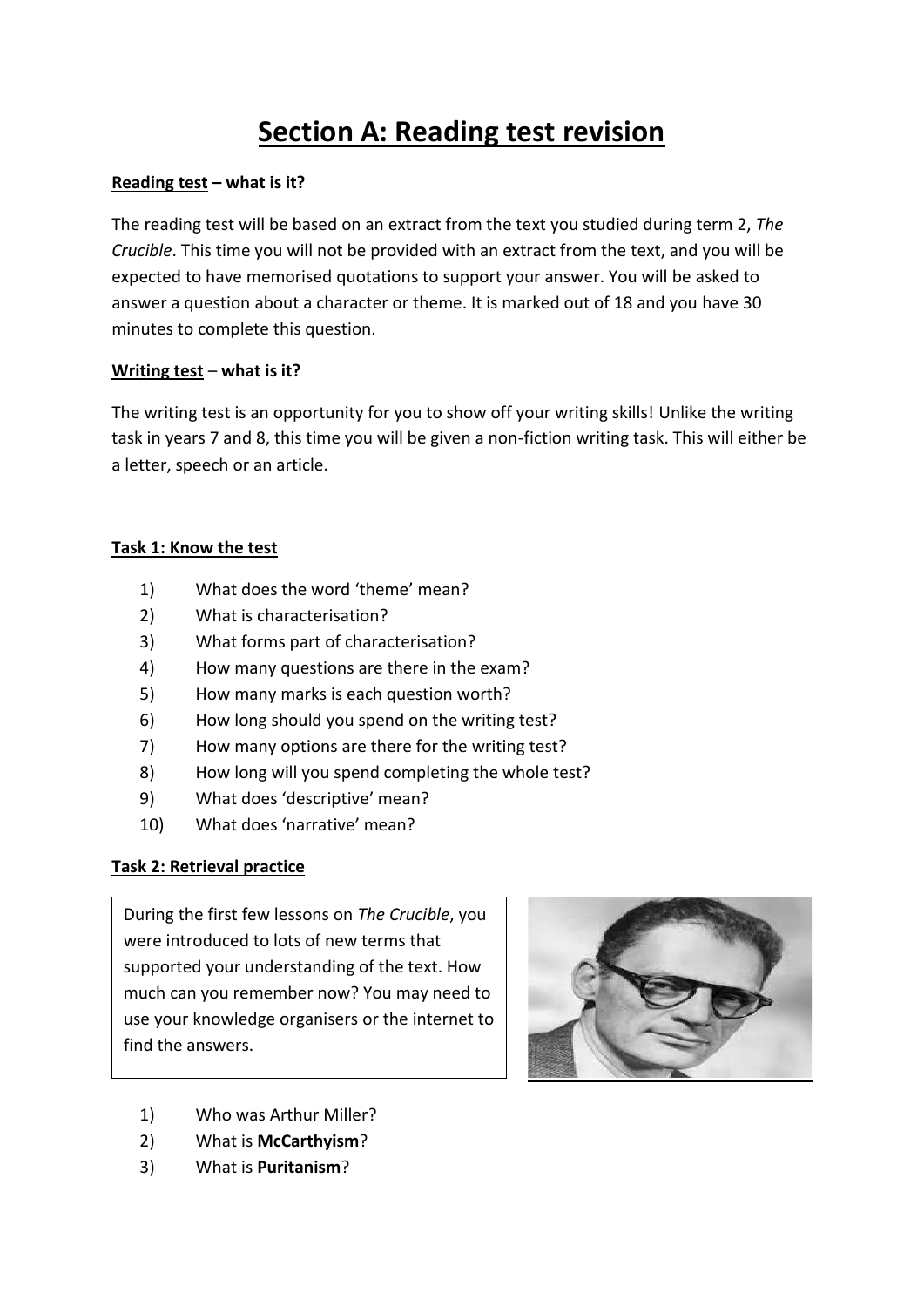- 4) What does the word **context** mean?
- 5) What does **foreshadowing** mean?
- 6) What is **dramatic irony**?
- 7) What does **exposition** mean?
- 8) When studying drama, we study **conventions**. What conventions would you expect to find in a play?
- 9) What does **betrayal** mean? Give one example of this from the play
- 10) What does **accusation** mean? Write down which characters create accusations and why

#### **Task 3: Understanding key characters and theme**

Like the tests in both Years 7 and 8, you will either examine one character or one theme for the reading part of your mid-year test. Therefore, it is important that you understand whois-who within the text and understand the key themes. Write down a summary of who these characters are and what these themes mean (think about symbolism, mood, and conventions of genre). Add any evidence or examples you can think of to support your answer:

Parris: Abigail: John Proctor: Tituba: Elizabeth: Danforth: Giles Corey: Theme of betrayal: Theme of the witchcraft: Theme of justice: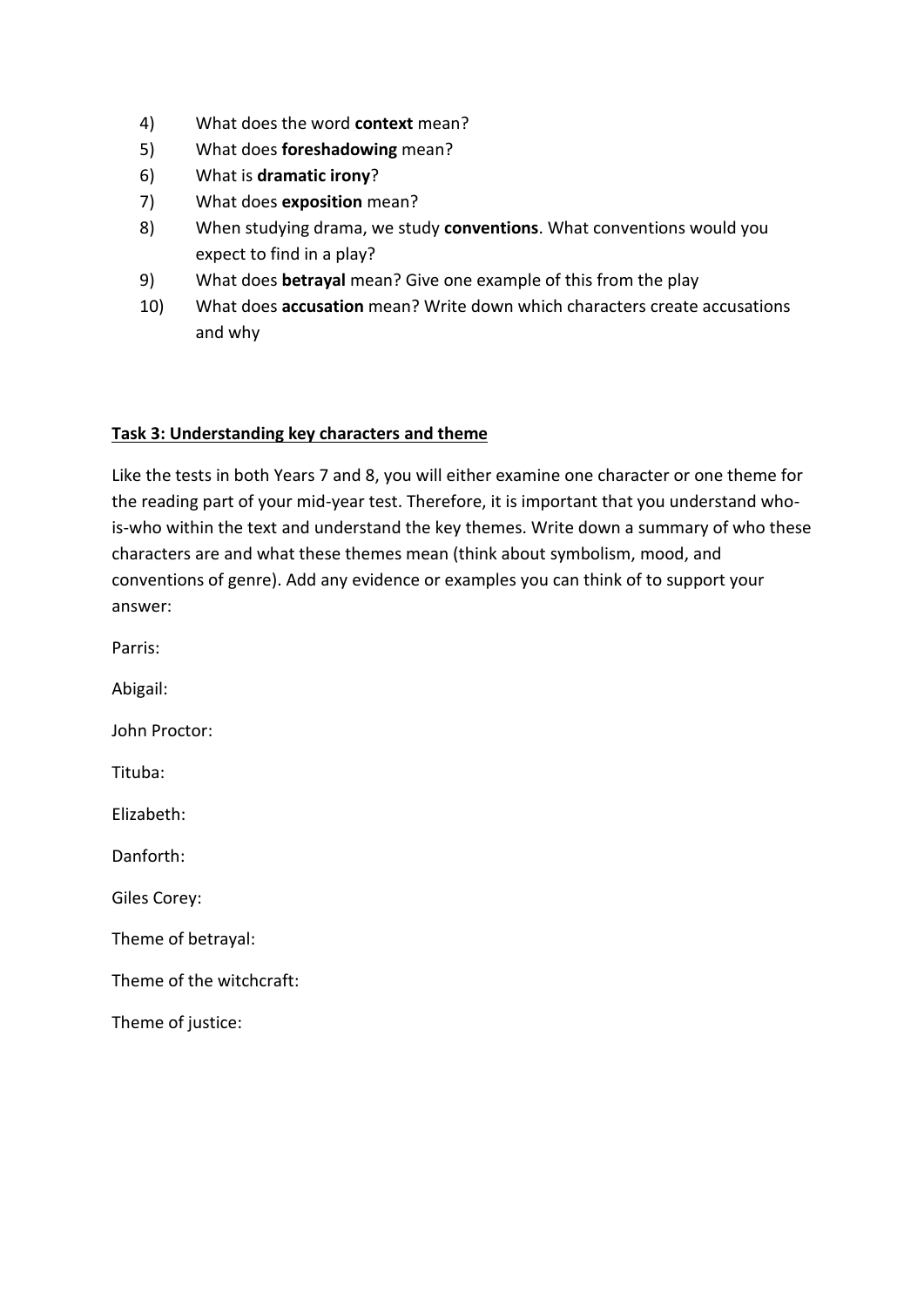## **Task 4: Match the correct term to the definition**

A key part of your reading test will be to demonstrate your subject terminology; this means correctly identifying the techniques that a writer uses **and** evaluating the impact this has on the reader or audience. Complete the box below and the questions underneath.

| <b>Technique</b> | <b>Definition</b>                                                            |  |
|------------------|------------------------------------------------------------------------------|--|
| Stage directions | Comparing one thing to another using 'like' or 'as'.                         |  |
| Asides           | When weather reflects the mood of the story/characters                       |  |
| Characterisation | A solo speech by a character that gives an insight into what they are        |  |
|                  | thinking                                                                     |  |
| Mood             | A person who actively opposes or is hostile to someone or something; an      |  |
|                  | adversary                                                                    |  |
| Protagonist      | a remark or passage in a play that is intended to be heard by the audience   |  |
|                  | but unheard by the other characters in the play.                             |  |
| Antagonist       | A long speech by one character within in a play                              |  |
| Monologue        | An instruction written in the script of a play that gives direction to the   |  |
|                  | actors or information about the scenery                                      |  |
| Soliloquy        | The leading character or one of the major characters in a play, film, novel, |  |
|                  | etc                                                                          |  |
| <b>Similes</b>   | The use of weather to reflect the mood of a character or convey a tone       |  |
| Pathetic fallacy | The atmosphere or pervading tone of something                                |  |

'She was as stubborn as a mule' is an example of what?

Act 1 *As the curtain rises, Reverend Parris is discovered kneeling be-side the bed,evidently in prayer. His daughter, Betty Parris, aged ten, is lying on the bed, inert...* The italics are an example of what?

▶ You must understand, sir, that a person is either with this court or he must be counted against it, there be no road between. This is a sharp time, now, a precise time-we live no longer in the dusky afternoon when evil mixed itself with good and befuddled the world. Now, by God's grace, the shining sun is up, and them that fear not light will surely praise it.

Danforth has a long part in Act 3 (in the image on the right). This is an example of what?

What **mood** is created from this?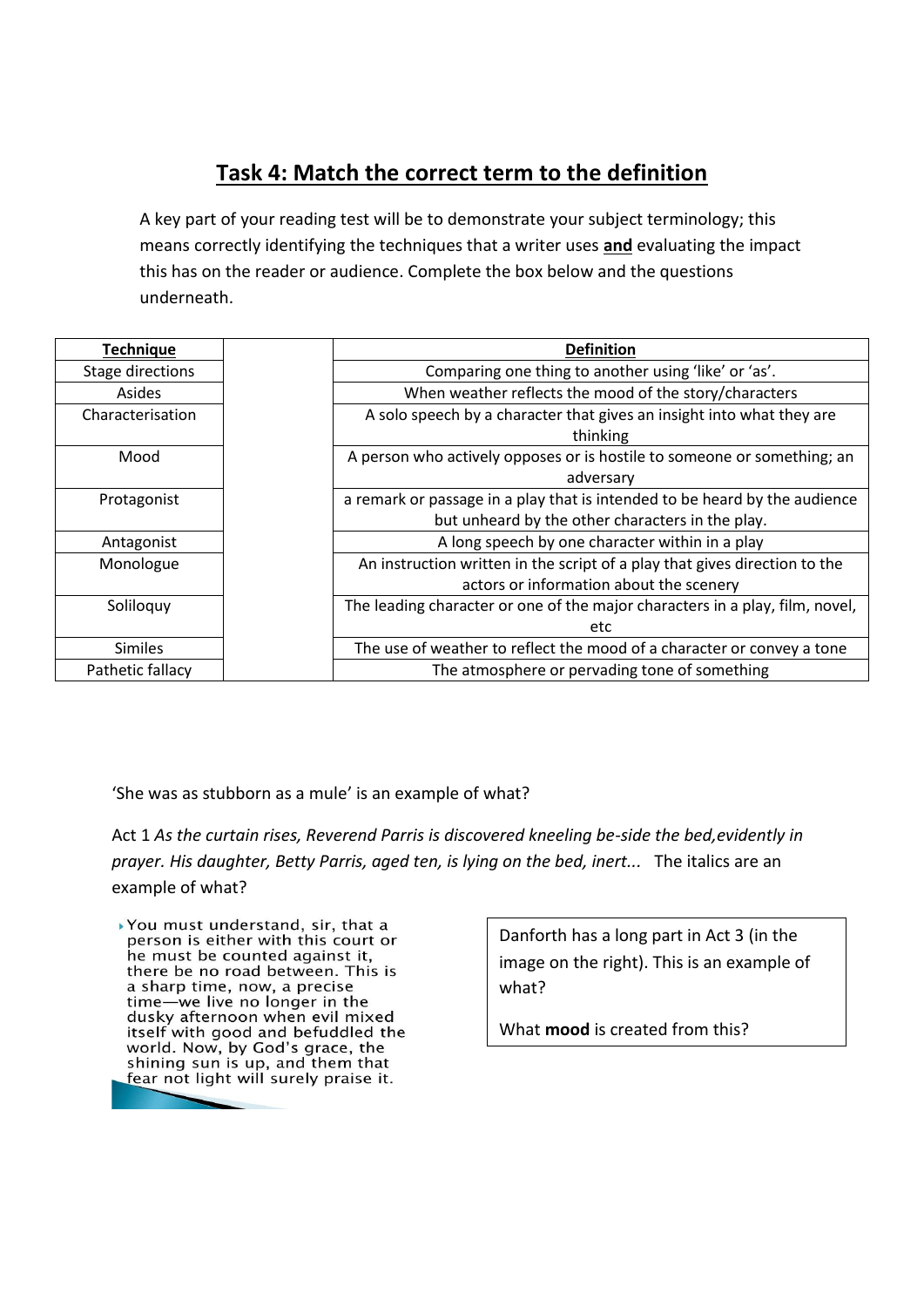#### **Task 5: Inference skills and connection to theme**

Inference is a conclusion reached based on evidence and reasoning; we can work out what something means without being told directly. What can you infer about the **mood** of the play, how the **characters feel,** and which **theme** is connected to each of the quotations listed below?

Parris: [to the point] Abigail, is there any other cause than you have told me, for your being discharged from Goody Proctor's service? I have heard it said, and I tell you as I heard it, that she comes so rarely to the church this year for she will not sit so close to something soiled. What signified that remark?

**Abigail:** Now look you. All of you. We danced. And Tituba conjured Ruth Putnam's dead sisters. And that is all. And mark this. Let either of you breathe a word, or the edge of a word, about the other things, and I will come to you in the black of some terrible night and I will bring a pointy reckoning that will shudder you

**Tituba:** [*terrified, falls to her knees*] No, no, don't hang Tituba! I tell him I don't desire to work for him, sir.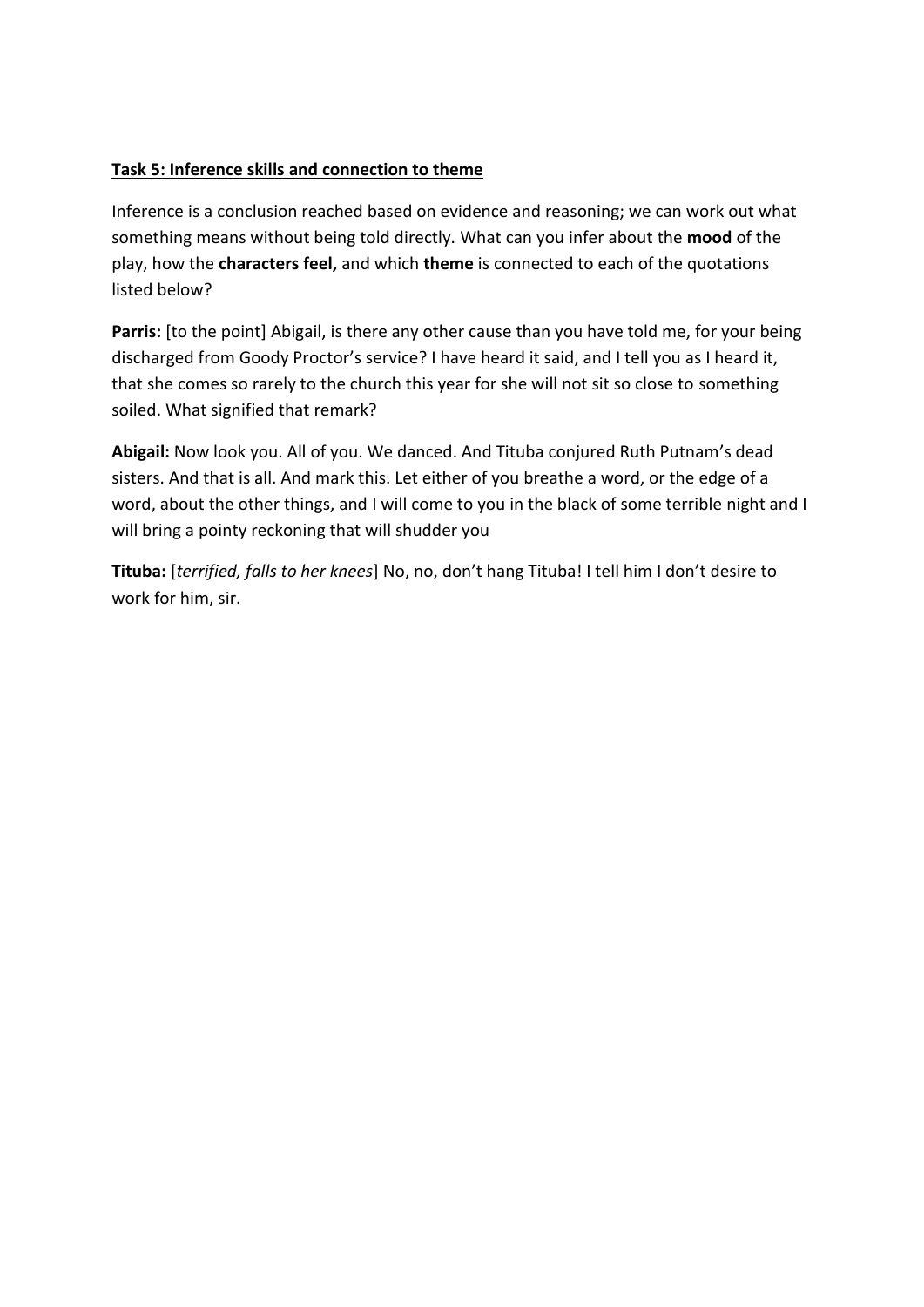#### **Task 7: What-How-Why (part a)**

In English, a key skill is to identify parts of the text (evidence) that help explain our points of view and analyse the methods or key words a writer has used within the text to convey this. We use a model called 'What-How-Why':

#### **PARAGRAPH STRUCTURE: ANALYSIS**



### **Example:**

John Proctor is presented as a hero within the play, as he stands up for the citizens of Salem. For example, '…the little crazy children are jangling the keys of the kingdom…' highlights how Proctor feels those in charge abusing their power. The metaphor 'the little crazy children' is used as an insult and accuses their behaviour of being immature and petty. The adjective 'crazy' illuminates how mad with power the judges have become with power, which enhances the plays key themes of conspiracy and injustice.

Now practice using the What-How-Why model on the following quotation focusing on the character of Elizabeth Proctor:

'I do not judge you. The magistrate sits in your heart that judges you. I never thought you but a good man, John – only somewhat bewildered'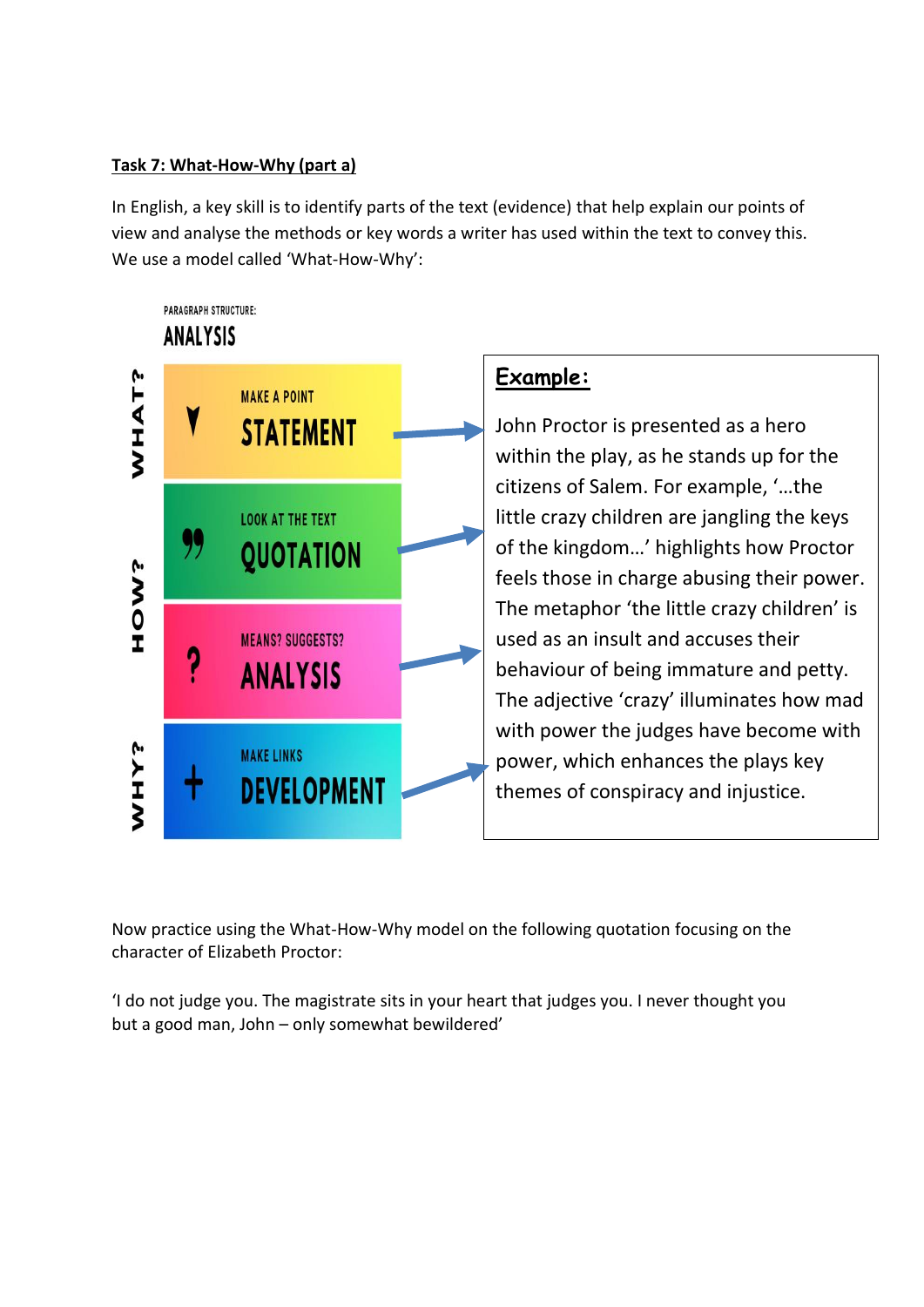#### **Task 8: What-How-Why (part b)**

Continue practising the what-how-why method on the following quotations for different characters. In addition, what themes are connected? Include this in your analysis:

**John Proctor:** Abby, I may think of you softly from time to time. But I will cut off my hand before I'll ever reach for you again. Wipe it out of mind. We never touched, Abby.

**Danforth:** Mr. Proctor, you have been notified, have you not? I see light in the sky, Mister; let you counsel with your wife, and may God help you turn your back on Hell.

**Reverend Hale:** I come to do the Devil's work. I come to counsel Christians they should belie themselves. There is blood on my head! Can you not see the blood on my head!!

**Parris:** Mr. Hale, as God have not empowered me like Joshua to stop this sun from rising, so I cannot withhold from them the perfection of their punishment.

#### **Task 9: Practise planning for the reading question**

In the test, you will be given a question like below:

How does Miller present the character of Elizabeth Proctor within *The Crucible*? *(18 marks)*

**Planning:** You will need a highlighter and pen for this task

- Re-read the question. Circle or highlight what the question is asking you to do  $-$  in this case it is 'how' and 'present'. This means the question is asking you to think about 'how' the writer presents a certain character or theme. Now do the same with who or what is the focus of the question (in this case, Elizabeth Proctor).
- Next, sum up in your own words how is Elizabeth Proctor presented within the whole text:
	- How is she initially presented at the start of the play? Does she develop or change towards the end?
	- What is important to this character? What values or ideas does she exhibit?
	- Think about the genre and the key themes of the play. What clues do we have from this extract? Think about issues relating to witchcraft and reputation.
- Ideally, you need to remember at least 3 quotations to support your answer. What can you remember (without looking up any quotations on the internet/from the text)?
- Once you have your quotations, explode them using the What-How-Why model of analysis

#### **Spend about 10 minutes to plan before you start writing**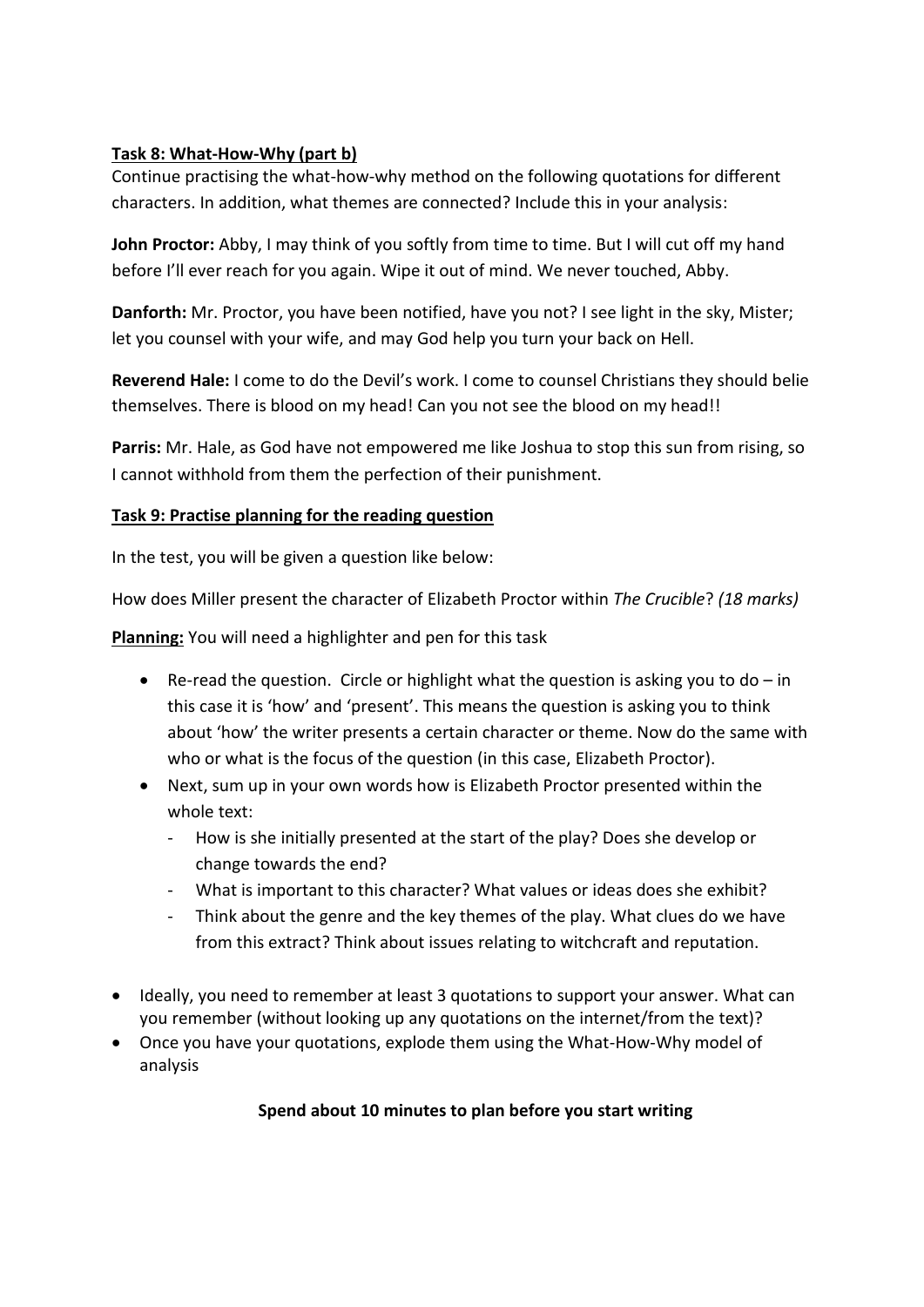#### **Task 10: Practise writing an answer for the reading question**

Now that you have planned, you will need to write up your answer. There is no limit to how much you write, but you will need to make sure you:

- Include an introduction, outlining your answer to the question
- Include the best quotations from the extract to support the answer you gave in your introduction.
- Check your SPAG and make sure your answer is clear and easy to read
- Use the ambitious vocabulary you have learnt this term
- You refer to the genre, its conventions and how this character/theme adds to it
- A conclusion is written at the very end

#### **Give yourself no more than 30 minutes to write out your answer, and 5 minutes to proofread**

#### **Section B: Writing test revision**

In the test, you will need to write either a letter, speech, or article on a particular subject. You will need to understand what format to write in, think about how to make it both relevant and engaging your audience and make it clear what the purpose is.

#### **Task 1: Understand the purpose, audience and format (PAF)**

You will be given a statement and a task like this:

*'We have become slaves to technology; we no longer engage with the real world around us and we have forgotten how to communicate properly'*

Write an article for a magazine aimed at young people in which you explain your views on this statement.

- 1) Identify the purpose what are you trying to achieve (giving your views on the statement)
- 2) Who is the audience? Who is going to read your article how can you connect to them in your writing?
- 3) Format is this an article, speech or letter that you have been asked to write?

Spend 10 minutes to plan three main arguments for your article AND how you are going to develop them in your writing. Make sure it is clear what order you are going to follow (maybe number them in order of weakest to strongest).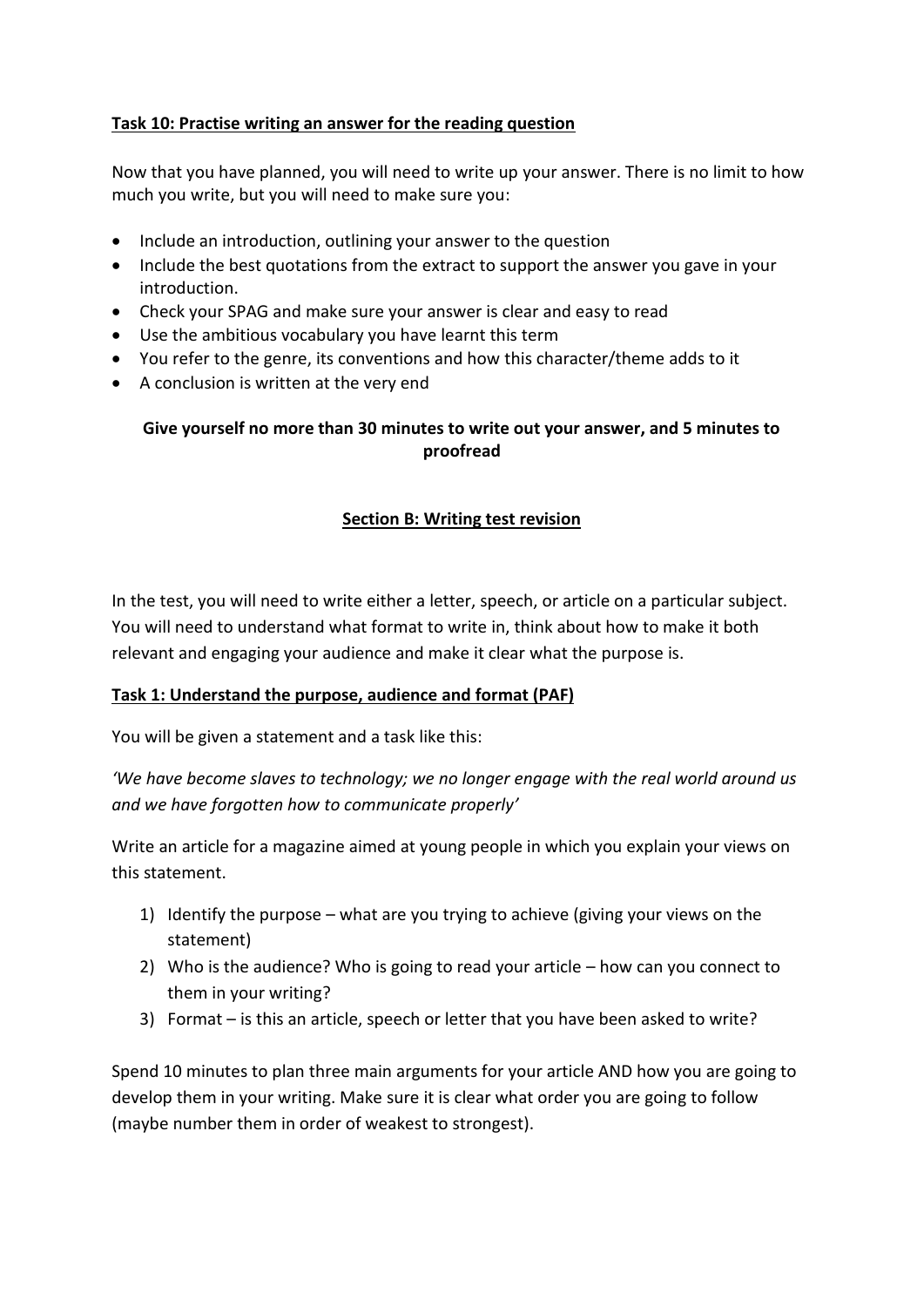#### **Task 2: Rhetoric and persuasive techniques**

| <u>Quick revision</u> |                            | Match the techniques with the examples. |  |
|-----------------------|----------------------------|-----------------------------------------|--|
| □                     | <b>Alliteration</b>        | A fox is a living creature              |  |
| □                     | Fact                       | 90% of animals                          |  |
| □                     | Opinion                    | The weak and defenceless fox            |  |
| ◘                     | <b>Rhetorical question</b> | People should be more careful.          |  |
| □                     | <b>Emotive language</b>    | So why don't people stop hunting?       |  |
| □                     | <b>Statistics</b>          | cold, tired and hungry.                 |  |
| ◘                     | <b>Triplets</b>            | I believe hunting is a good thing.      |  |
| ◻                     | <b>Metaphor</b>            | The bright and blazing sun              |  |
| о                     | Command / imperative       | We don't have to put up with it.        |  |
| ◻                     | <b>Modal verb</b>          | Think about this idea.                  |  |
| □                     | <b>Personal pronouns</b>   | An army of hunting dogs                 |  |
|                       |                            |                                         |  |

Looking at the list on the left, now practise coming up with your own example for each of these persuasive techniques. This should you no longer than 10 minutes.

#### **Task 3: Introduction task**

Here is a student example of an introductory paragraph to the above task: *'People have become slaves to technology. They don't know how to speak to each other and that's pretty bad. We need to be able to speak to each other properly to do well in life otherwise we won't get a job that pays well.'*

- 1) List two things that they have done to make this successful
- 2) List three things that could be included to make this a more engaging introduction
- 3) In green pen, redraft this paragraph to include the points highlight from action number 2.

#### **Task 3: Follow-up paragraphs**

Read the following opening paragraph. Then, write the first argumentative paragraph that follows it. Spend no more than 10 minutes to do this part of the task:

*'In this fast-paced world of technological advances we have to ask ourselves – have we become a slave to this technology? This is now a society where people would rather send an impersonal text than make a phone call. Where we cannot sit through a meal without looking at our phones. A world where people have genuine separation anxiety if they discover they have left their phones at home. A world where conversations start, 'Have you seen this on Facebook?' The basics of conversation and knowledge of the real world and real*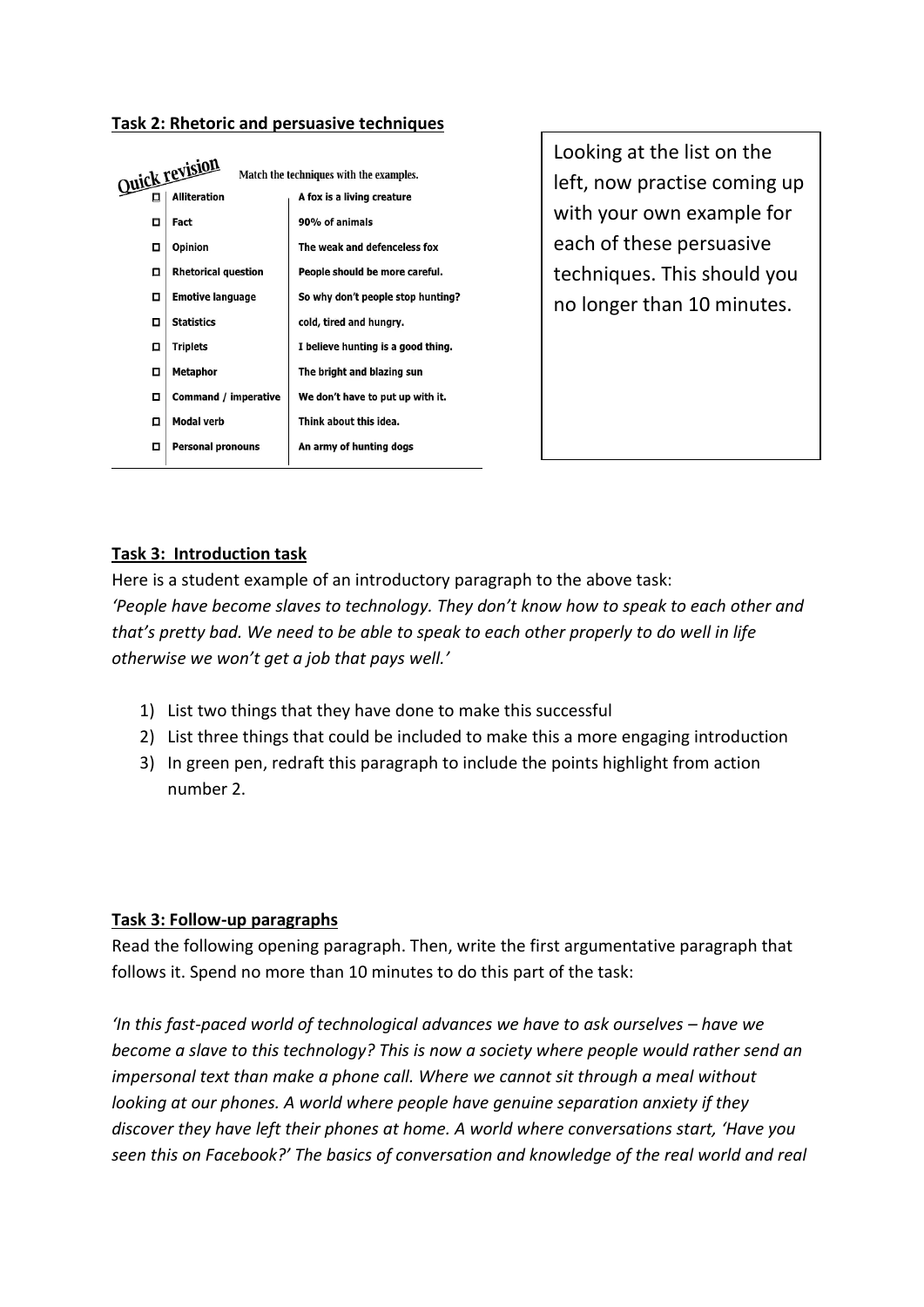*life experiences are now just viewed through a camera screen. Dystopian Fiction has become a reality.'*

Next, highlight where you have made your argument. Using a different highlighter/colour highlight how (what method) you have used to create that argument.

#### **Task 4: Upgrading vocabulary and writing techniques**

It is important that you show off your writing skills in the test; do not hold back from experimenting with techniques and new words you may have learnt from your Bedrock homework or from your English lessons. Looking at your work, using a green pen this time, identify and amend your work to include:

- Adverbs, Adjectives and Verbs
- Repetition
- Similes and metaphors
- Emotive language
- Onomatopoeia
- Repetition
- Pathetic fallacy

#### **Task 5: Spelling, punctation and grammar (SPaG)**

As you know, SPaG is an important part of all English work. It is good to use a range of punctuation and to be consistent with your spelling and grammar. To score a higher mark in the test, you will also need to use a range of sentence types too. Like task 3, with green pen again, go through your work and identify and amend your work to include:

- A sentence that starts with an adverb
- A one-word sentence
- A sentence which has at least two adjectives
- A list using a colon
- A mixture of simple, compound, and complex sentences
- Correct use of a semi-colon, commas, an exclamation mark/question mark
- Paragraphs (remember to use a new for any new argument you make)
- Check that full-stops and capital letters have been used correctly